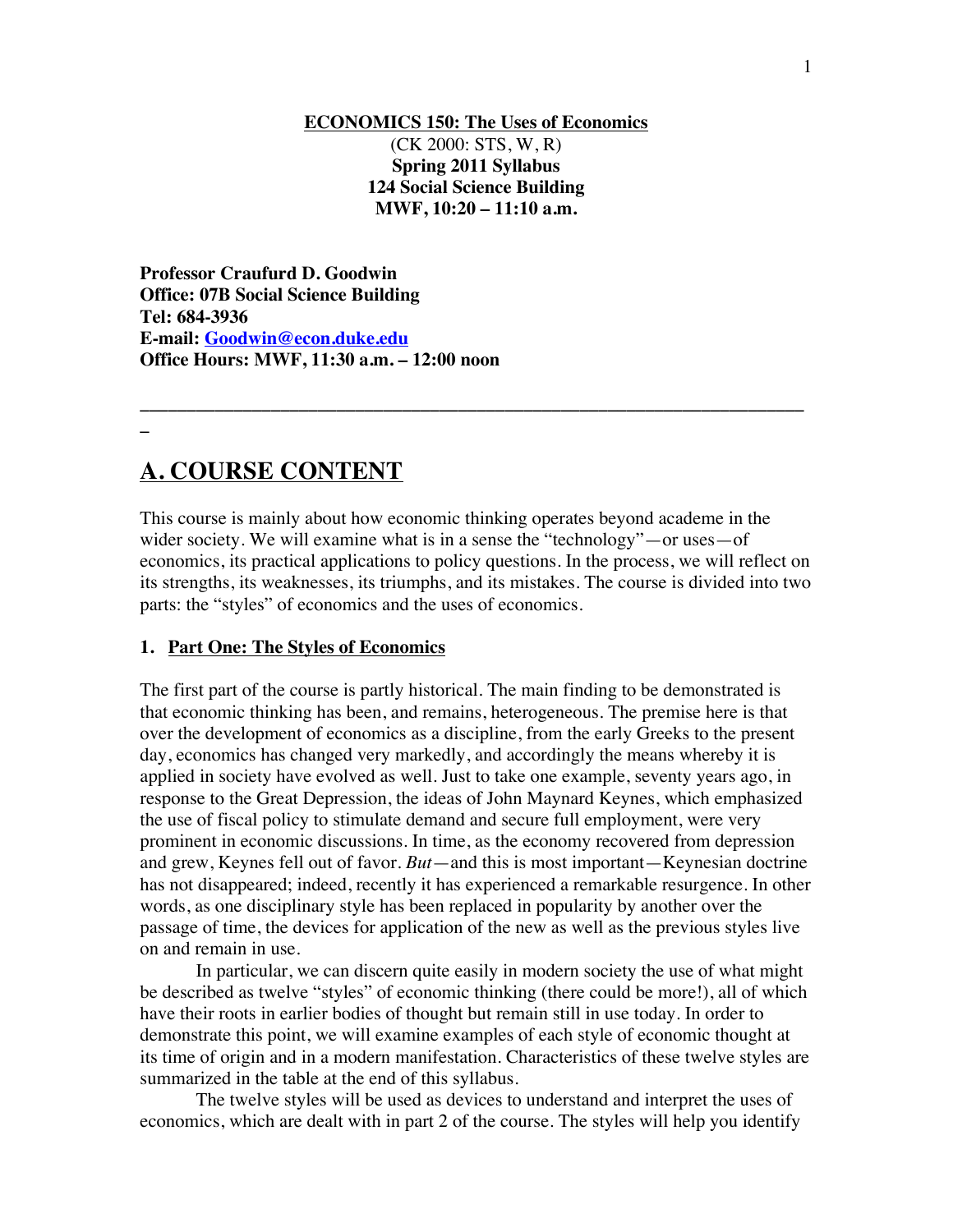the character, intent, norms, and tools (among other things) of economic thought as it is applied in society to policy questions. Your goal in this course will be to interpret the uses of economics *with respect to the twelve styles*. It will not be to attack, applaud, or reject any of the styles.

### **2. Part Two: The Uses of Economics**

The applications of economic thought can be seen in many parts of modern society. Sometimes the applications are straightforward and easily comprehended; in other cases they are rather subtle. In the second part of the course we shall explore the uses to which economics is put in the following segments of modern society, one at a time, *all the while interpreting the uses in light of the twelve styles* discussed in the first part of the course. Each student will select a theme, usually expressed as a policy question, through which to explore the uses. This exploration too will be partly historical. The questions listed below will give an indication of those puzzles for which we will seek answers.

1. The Economics Discipline Today. How are policy questions treated in the professional economics literature? What subfields of economics (applied micro, labor economics, public economics, et al.) deal with your subject? Do certain economists dominate the discussion? What are the major issues that receive attention under your theme?

2. Economics in Government. How is economics used in the several branches of government? In the executive? the legislature? the courts? What institutions have been created to bring economics to government? What styles of economics are employed in government?

3. Economics in International Organizations. How is economics used in international organizations such as the World Bank and the International Monetary Fund? Why have economists seemingly assumed a much larger role recently in the higher levels of international organizations than of national governments?

4. Economics in Public Opinion. Letters to the editor of newspapers and magazines, live talk shows, public opinion polls, Internet bulletin boards, blogs—how does the public talk about your issue?

5. Economics in the Private Sector. Private sector economists are used widely by corporations as analysts, planners, spokespersons, consultants, and managers. Is it possible to generalize about this experience? Is economics changed by exposure to the realities of the market economy? What has happened to economics in business schools? As a shaper of opinion in the private sector?

6. Economics in Think Tanks (Non-Governmental Research Organizations). These institutions are predominantly an American invention and have had as their major function to explain in relatively simple terms to specialized groups and the wider public complex social problems and alternative policies that may be pursued toward them. They have been funded heavily by charitable foundations, which are also a distinctive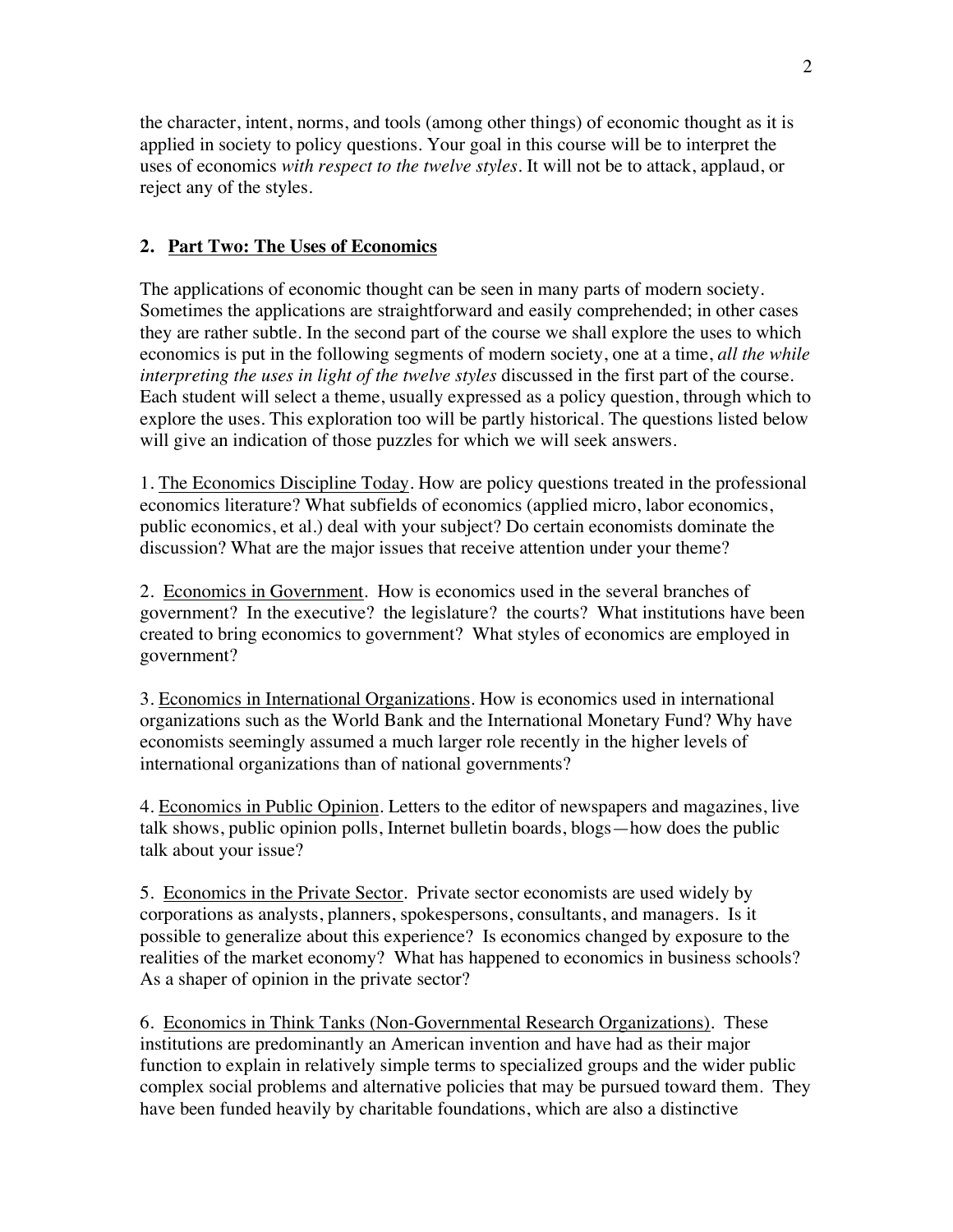American creation. How are think tanks making use of economics today? What styles of thought do they employ? How effective are they in making their points?

7. The Mass Media. The mass media are a complex amalgam of electronic and print devices through which profit-making corporations (for the most part) respond to public demand for understanding and entertainment. How do they use economics? Do they introduce systematic distortions? Which media do the "best" and "worst" jobs of using economics "responsibly"? What has been the evolution in the use of the social sciences by the media?

8. Economics in Special Interest Organizations. America is filled not only with think tanks that (in principle at least) begin their inquiries with an open mind, but also with special interest organizations that conduct research by beginning with conclusions and then looking for arguments to bolster them. The special interests can be professional (American Bar Association, American Medical Association), distributional (National Association of Manufacturers, AFL-CIO), ideological (Friends of the Earth, Ayn Rand Institute), religious (Catholic Bishops' Conference), racial (NAACP), or of other kinds. Questions include, How do they use economics? Are some of the early styles of economic thought such as #s 2 and 3 (discussed in the first part of the course) especially visible here?

9. Economics in Other Disciplines. Economic approaches are increasingly embedded in a variety of other disciplines that have an impact widely throughout society, such as law, political science, engineering, sociology, and public health. In other cases economics is sometimes in severe tension with some disciplines: e.g., biological science, psychology, social anthropology, cultural studies. How does the symbiosis or tension with other disciplines affect the role of economics overall? How are the relationships changing over time?

10. Economic Thought in Popular Culture. Economic thought is widely present in films, radio and TV programs, novels, plays, poetry, short stories, advertising copy, elementary and secondary education, etc. Can patterns of use and impact be discerned in popular culture? Is our culture respectful of economics? What styles of economic thought predominate in our culture? Is the "modern core" as dominant in the culture as it is in the discipline? Does economics use culture as a vector of influence, or does the culture manipulate economics? Is there today moral indignation against economic thought analogous to what we saw in the nineteenth century (style 4)?

# **B. COURSE REQUIREMENTS**

This course has four major requirements: reading, research, writing, and class participation. Each of those is discussed in turn.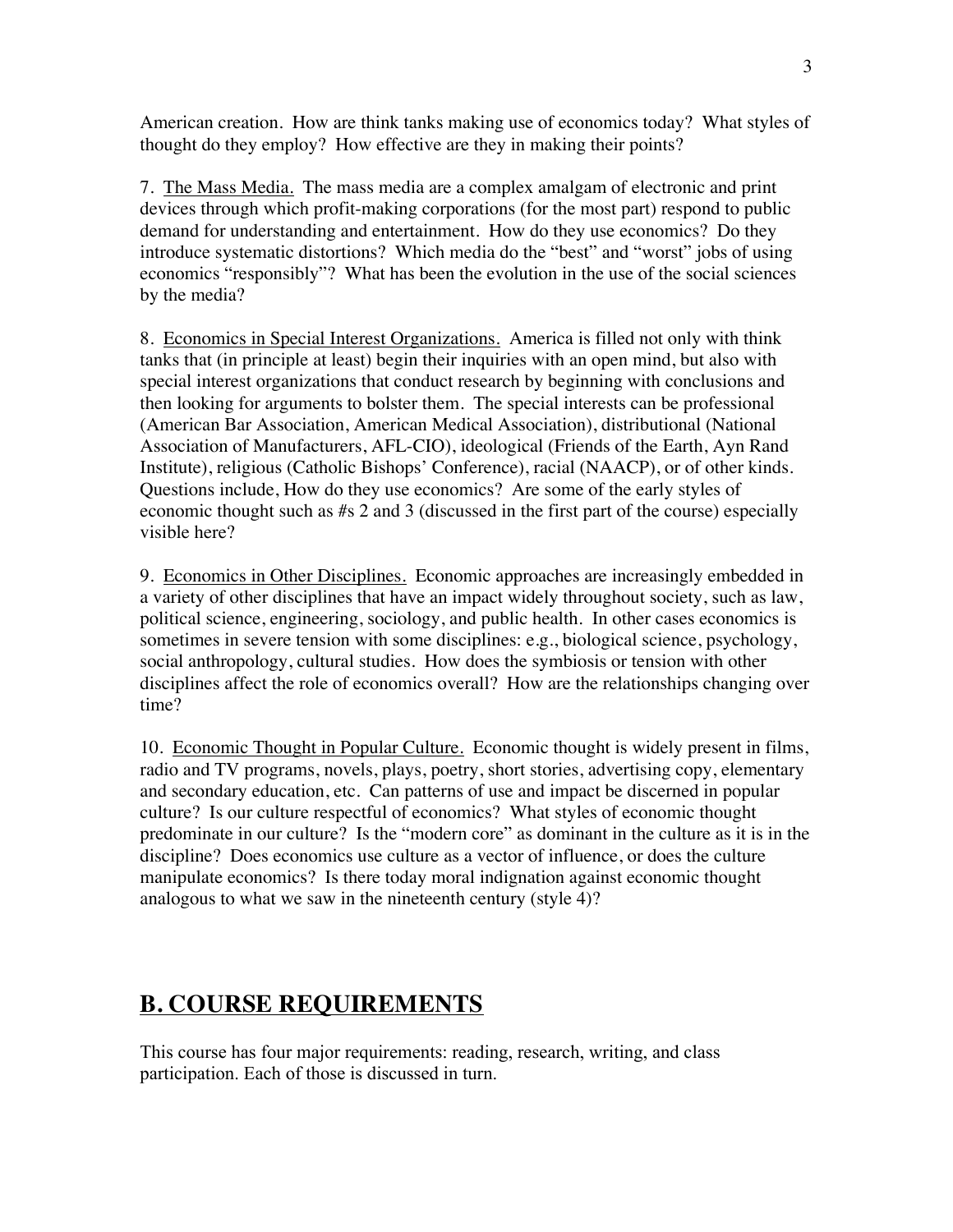#### **1. Reading**

This course requires a lot of reading; see part D, Course Readings, below. The readings help you contextualize the lectures and understand better the styles of economic thought and the intersection of economics and society that we will be exploring. You will write "reader response" essays on some of the readings; the other readings should be used to produce stronger theme essays.

#### **2. Research**

One of your tasks will be to identify documents relevant to your theme to examine and analyze in light of the twelve styles of economic thought. The kinds of documents you will look for depend on the segment of society under review. To take two examples: For the first segment, the economics discipline today, you will need to identify three or four works from the professional economics literature; for the second segment, government, you will need to identify works (speeches, policy statements, transcripts of floor debates, government reports, etc.) by people in government (the president, governors, state and federal legislators, etc.) speaking or writing as representatives of the government (and not, say, as private citizens). Please note that this is not a class in which we will hand you a bibliography of works to examine. Instead, you are expected to compile a bibliography on your own.

#### **3. Writing**

You will be required to write three "reader response" essays of 2–3 pages each on the styles of economic thought; seven "theme" essays of 4–5 pages each on the theme of your own choosing; and a final paper of 30–40 pages based on the theme essays (the theme essays will form the building blocks of your final paper). Thus, as you write your theme essays, you will be in effect writing a first draft of your final paper. Sources should be documented according to, and reference lists should conform to, the APA style. For details of the APA style, visit the library's Web page "Citing Sources and Avoiding Plagiarism" at http://library.duke.edu/research/citing/.

#### **A. Three Reader Responses Essays (15% of final grade)**

During the first part of the course, students will study twelve different "styles" of economic thought and analysis. The different styles reflect varied economic policy norms, policy tools, research programs, professional stances, media for policy communications, intended audiences, occupations of early commentators, favorite policy questions, and modern manifestations. Representative readings—historical as well as modern examples—will be assigned to illustrate these twelve styles. Students will submit on each of **January 21, 28, and February 4** a reader response essay (2–3 pages) on one of the styles discussed in that week's assigned readings. The reader response essays are intended to make you familiar with the styles of economic thought. You will be expected to refer to those styles later in the course as you analyze the commentary on your theme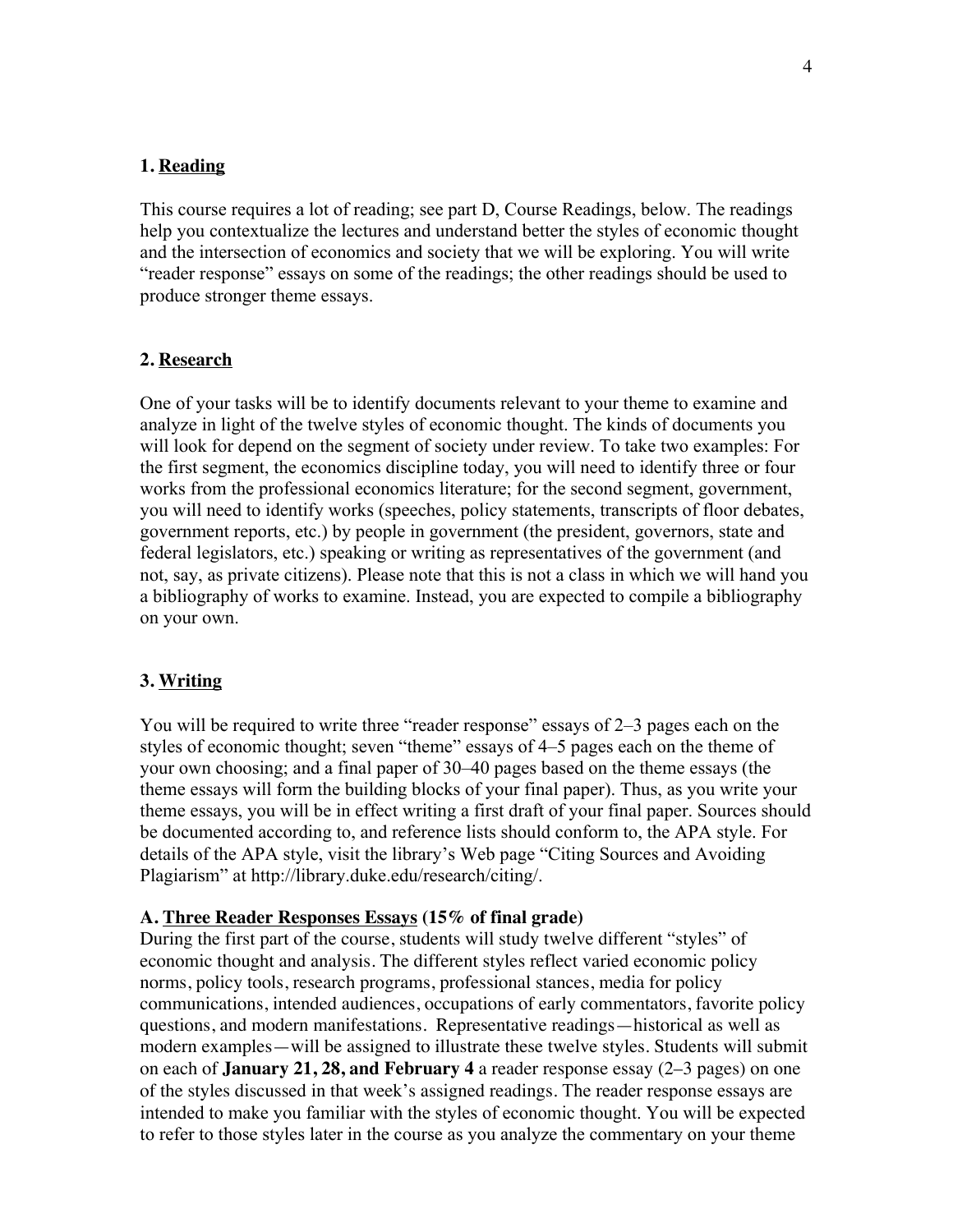(your policy question). The response essay should NOT be simply a summary of the readings, nor a commentary on secondary source interpretations of the readings. Rather, a response essay should contain the following:

- **A Thesis**: a point or argument or claim of your own on some aspect of the reading (about the norm, the purpose of the inquiry, the audience to which it is addressed, the methods and tools of argumentation used, etc.)
- **Supporting evidence** for your thesis drawn from appropriate quotations from the primary sources (the prescribed readings), documented according to the APA style
- **A title** which captures the content of your thesis
- **A bibliography** (reference list) with full references to the assigned primary source(s). The reference list should conform to the APA style of documentation.

In addition to these specific requirements, essays will be evaluated based on the substance and persuasiveness of the arguments made and interpretations offered (their coherence, accuracy, sophistication and thoughtfulness) and the quality of the writing (organization, style, grammar, etc.) Electronic copies of the essays are not acceptable except in emergencies. Essays are due in class on the assigned day. Failure to submit essays on time will be reflected in your final grade.

Essays will be graded and returned with comments for revision. You will be permitted to revise all three (3) of your reader response essays. For more on revisions, see section E, below.

#### **B. Theme Selection**

Each student must, by **January 28**, select a theme—expressed as a policy question—to be investigated over the rest of the semester. The policy question must be an issue on which economics, as well as other disciplines, has had something to say. Throughout the course of the semester, students will research how their themes have been addressed in different segments of society. Possible theme subjects are listed at the end of this syllabus. Themes may be selected in consultation with Professor Goodwin during meetings held during the first weeks of classes. On **January 28**, students must submit:

- A **statement** of the policy question you will investigate
- A **preliminary bibliography** of 3–4 works from the professional economics literature that address your subject. The bibliography should conform to the APA style and should include full references to articles published in scholarly economics journals such as *The Journal of Economic Literature* (JEL), *The Journal of Economic Perspectives,* (JEP), the *American Economic Review*, or other economics journals archived by J-STOR or indexed by *EconLit*. Students who are unfamiliar with these research tools should seek the advice of the instructor, the teaching assistant, or a reference librarian.

Over the course of the semester you will examine and critically analyze the debate and conversation about your theme with respect to the economic styles and the use of economics. Your assignment is *not* to argue for or against a policy, nor is it to determine which side is "right" or "wrong." Rather, your task is to use the styles of economic thought to evaluate the quality and character of the debate about the policy and the uses of economics by the segments of society that have something to say about it. You will be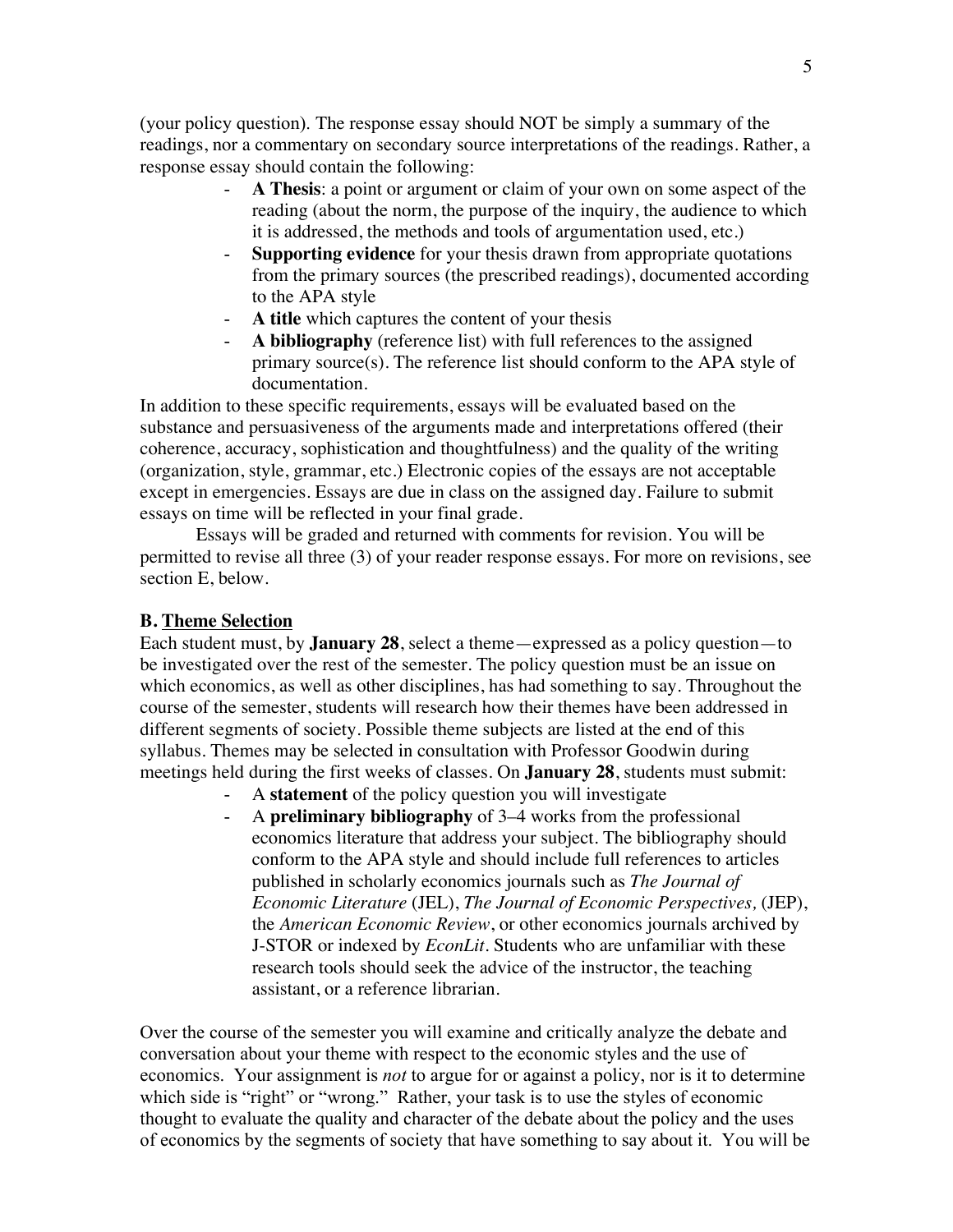much like a detached critic of the debate, appraising economics in action, judging the players, and reflecting on the outcomes. For more on selecting a theme, see appendix 1 below.

#### **C. Seven Theme Essays (35% of final grade)**

The next seven writing assignments, due **February 14, February 25, March 18, March 25, April 1, April 8, and April 15**, relate to your chosen theme and the use of styles of economic thinking in the discussion of this theme in different segments of society. Theme essays (4–5 pages each) should include the following:

- A thesis relating your chosen theme to the use and styles of economic thinking in the discussion of this theme in the segment of society under investigation
- **Supporting evidence** drawn from your own research that will include at least one *primary* source (a document) that addresses your theme. Acceptable primary sources, depending on the segment, include articles, speeches, policy position papers, pieces from the popular media, works of fiction, etc. Your essay will be improved if supporting evidence is drawn from at least one of the assigned readings on the styles of economics identified in the first part of the course, and from one of the assigned readings from that week on the broader role of economics in this segment of society. All source material and content must be fully and accurately documented according to the APA style.
- **A bibliography** with at least *three* entries: a primary source (preferably more than one) addressing your theme in the segment of society under investigation; a primary source using the style of economic thought you have identified (from the earlier assigned readings); a secondary source on the general role of economics in this segment of society. The entries must conform to the APA style.
	- A title that conveys the content of your thesis.

In addition to these specific requirements, theme essays will be evaluated based on the quality of the research (use of appropriate sources), the substance and persuasiveness of the arguments made and interpretations offered (their coherence, accuracy, sophistication and thoughtfulness) and the quality of the writing (organization, style, grammar, etc.) Electronic copies are not acceptable except in emergencies. Theme essays are due in class on the assigned day. Failure to submit essays on time will be reflected in your final grade.

Essays will be returned with comments for revision (see section E on next page). You can revise only one (1) theme essay to seek a higher grade on that essay. However, in preparing your final paper, you will be expected to take into account comments on each of your theme essays.

#### **D. Final Paper (20% of final grade)**

The seven theme essays will form the basis of your final paper. Students are expected to edit the papers for both style and content as suggested and respond to comments made on the first drafts. Final papers (30–40 pages) must include:

- **A thesis** that argues and analyzes the broad economic treatment of your theme—attending to the styles—in the wider society
- **Supporting evidence** based on your revised theme essays and documented using the APA style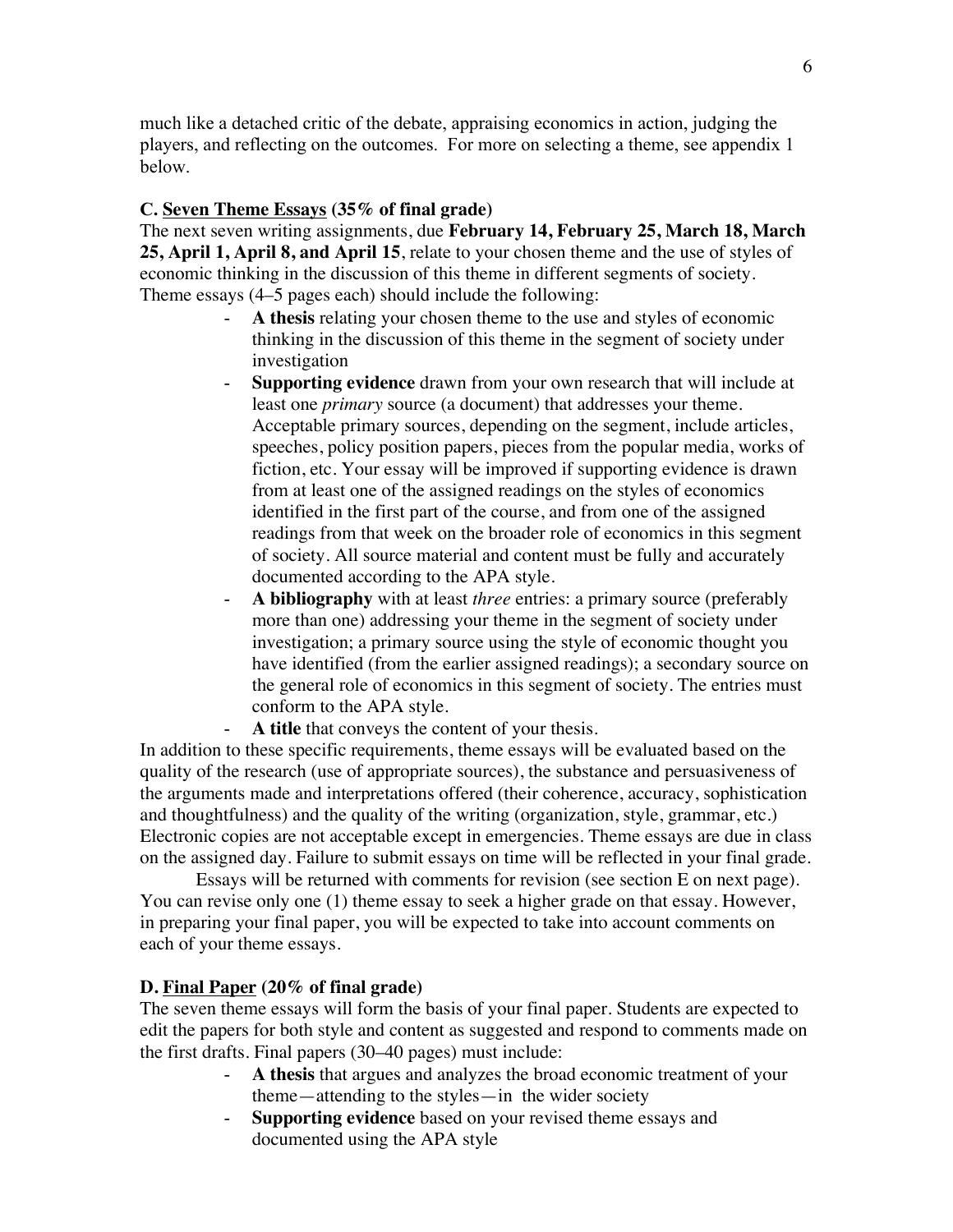- **A full and accurate bibliography** based on your revised theme essays that conforms to the APA style
- **A title** which conveys the content of your overall thesis.

In addition to these specific requirements, papers will be evaluated based on the quality of the research (use of appropriate sources), the substance and persuasiveness of the arguments made and interpretations offered (their coherence, accuracy, sophistication and thoughtfulness), and the quality of the writing (organization, style, grammar, etc.). Final papers are due in class on **April 27.** Electronic copies of final papers are not acceptable.

### **E. Revisions**

In an attempt to improve your grade, you may revise all three of the reader response essays and one of the theme essays. Revisions are due a week after the original essay was handed back to you. Revisions must be accompanied by a cover letter explaining the changes you have made and by a copy of the original version. Bear in mind that a revision does not necessarily result in an improved grade; revisions that fall short of the mark may not alter your grade at all.

### **4. Class Participation (30% of final grade)**

This is a class that you must attend and take part in consistently. Typically, lectures and class discussions will occur on Mondays and Wednesdays; class members will report on their reader response essays or theme essays on Fridays. During the Friday presentations, class members should reflect on, and communicate, their findings that illuminate the larger subjects under discussion.

Class participation will be assessed with the following principles in mind.

- Principle #1: If you don't attend class, you can't participate.
- Principle #2: If in class you do not speak up—ask questions, make comments—you are not participating.

Satisfactory class participation requires that you arrive in class by the starting time fully prepared for lectures or discussion. Attendance will be taken and unexplained class absences will be taken into account in the final grading. Any student may be expected to miss a class or two; to miss three or more will begin to affect your grade.

It is inconsiderate and disruptive to arrive late for class. In this class, arriving late constitutes half an absence.

# **C. COURSE CALENDAR**

| $50$ THE $2011$        |                 |              |
|------------------------|-----------------|--------------|
| <b>Reading Segment</b> | Date            | Topic        |
|                        | - XX<br>Jan. 12 | Introduction |

# **PART I: Styles of Economic Thought**

 $S<sub>min</sub> = 2011$ 

| <b>Reading Segment</b> | <u>Date</u>  | <u>l'opic</u>                 |
|------------------------|--------------|-------------------------------|
|                        | 14 F<br>Jan. | Selecting a theme and style 1 |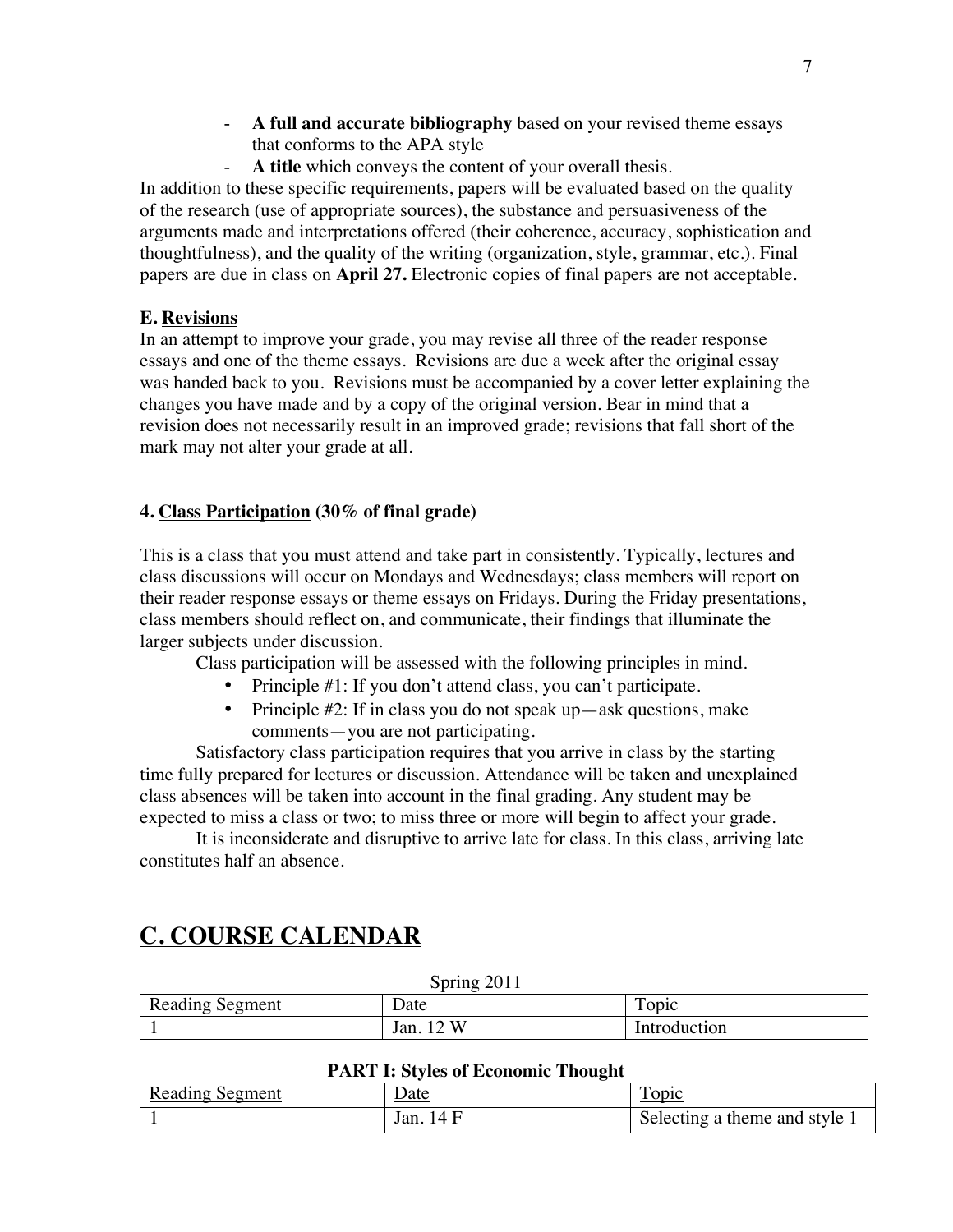|                | Jan. 17 M | MLK Holiday: No class                                                                           |
|----------------|-----------|-------------------------------------------------------------------------------------------------|
| 1              | Jan. 19 W | Styles $2 & 3$                                                                                  |
|                | Jan. 21 F | Student presentations (reader<br>response essay 1 due; styles<br>$1-3)$                         |
|                | Jan. 24 M | Styles $4 & 5$                                                                                  |
| $\overline{2}$ | Jan. 26 W | Style 6                                                                                         |
| $\overline{2}$ | Jan. 28 F | Student presentations (reader<br>response essay 2 due; styles<br>$4-6$ ; selection of theme due |
| 3              | Jan. 31 M | Styles 7, 8, & 9                                                                                |
| 3              | Feb. 2 W  | Styles 10, 11, & 12                                                                             |
|                | Feb. 4 F  | Student presentations (reader<br>response essay 3 due; styles<br>$7-12$                         |

# **PART II: Uses of Economic Thought**

| <b>Reading Segment</b> | Date      | Topic                           |
|------------------------|-----------|---------------------------------|
| $\overline{4}$         | Feb. 7 M  | Student themes: Their treatment |
|                        |           | in the modern professional      |
|                        |           | literature                      |
| $\overline{4}$         | Feb. 9 W  | Student themes (cont.)          |
| $\overline{4}$         | Feb. 11 F | Student themes (cont.)          |
| $\overline{4}$         | Feb. 14 M | First student theme essays are  |
|                        |           | due (essay 4)                   |
| 5                      | Feb. 16 W | Economics in government         |
|                        |           | (history, institutions, and     |
|                        |           | personal experiences)           |
| 5                      | Feb. 18 F | Economics in government         |
|                        |           | (cont.)                         |
| 5                      | Feb. 21 M | Economics in government         |
|                        |           | (cont.)                         |
| 5                      | Feb. 23 W | Economics in government         |
|                        |           | (cont.)                         |
|                        | Feb. 25 F | Student presentations-theme     |
|                        |           | essay on government due (essay  |
|                        |           | 5)                              |
| 6                      | Feb 28 M  | Economics in international      |
|                        |           | organizations                   |
| $\overline{7}$         | March 2 W | Economics and public            |
|                        |           | opinion                         |
|                        | March 4 F | Student presentations-theme     |
|                        |           | essay on government (cont.)     |

|  |  | March 4–13: SPRING BREAK |  |
|--|--|--------------------------|--|
|--|--|--------------------------|--|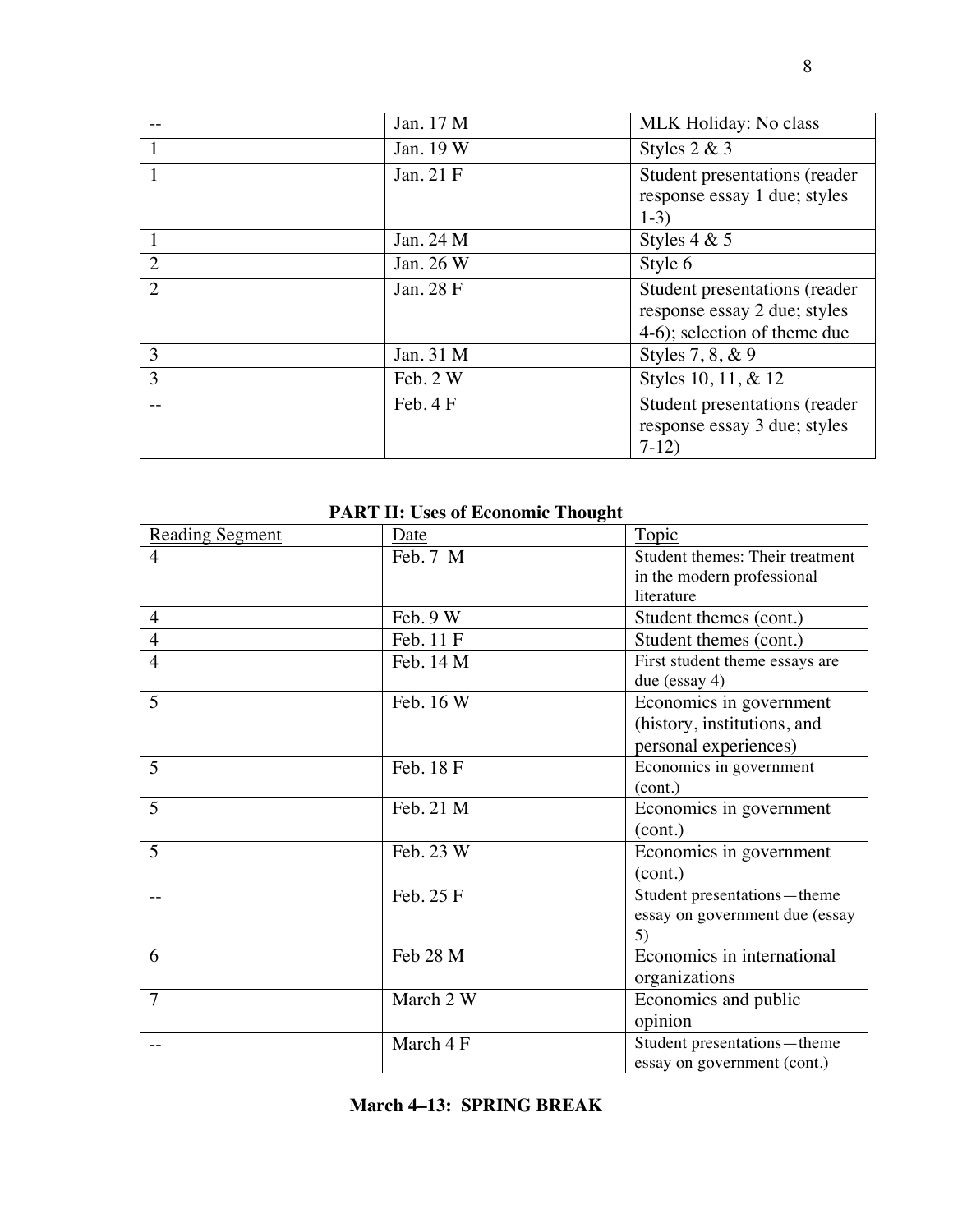| <b>Reading Segment</b> | Date       | Topic                                                         |
|------------------------|------------|---------------------------------------------------------------|
| $\overline{8}$         | March 14 M | Economics in the private                                      |
|                        |            | sector                                                        |
| 8                      | March 16 W | Economics in the private                                      |
|                        |            | sector (cont.)                                                |
|                        | March 18 F | Student presentations-theme                                   |
|                        |            | essay due on international                                    |
|                        |            | organizations, public opinion, or                             |
|                        |            | the private sector (essay 6)                                  |
| 9                      | March 21 M | Economics in think tanks                                      |
| $\overline{9}$         | March 23 W | Economics in think tanks                                      |
|                        |            | (cont.)                                                       |
|                        | March 25 F | Student presentations-                                        |
|                        |            | theme essay on think tanks                                    |
|                        | March 28 M | due (essay 7)                                                 |
| 10                     |            | Economics in the mass media                                   |
| 10                     | March 30 W | Economics in the mass media                                   |
|                        |            | (cont.)                                                       |
|                        | April 1 F  | Student presentations-theme<br>essay due on mass media (essay |
|                        |            | 8)                                                            |
| 11                     | April 4 M  | Economics in special interest                                 |
|                        |            | organizations                                                 |
| 11                     | April 6 W  | Economics in other                                            |
|                        |            | disciplines                                                   |
|                        | April 8 F  | Student presentations - theme                                 |
|                        |            | essay on special interests or                                 |
|                        |            | other disciplines due (essay 9)                               |
| 12                     | April 11 M | Economics in popular culture                                  |
| 12                     | April 13 W | Economics in popular culture                                  |
|                        |            | (cont.)                                                       |
| <b>NA</b>              | April 15 F | Student presentations-                                        |
|                        |            | theme essay on popular                                        |
|                        |            | culture due (essay 10)                                        |
| NA                     | April 18 M | Final paper presentations                                     |
| NA                     | April 20 W | Final paper presentations                                     |
| NA                     | April 22 F | Final paper presentations                                     |
| NA                     | April 25 M | Final paper presentations                                     |
| NA                     | April 27 W | Conclusion                                                    |

# **D. COURSE READINGS**

[Note: The name of a database (e.g., ProQuest, JSTOR) in parentheses after the item indicates that the item is available as an e-journal via the Perkins Web site.]

**January 12–21 Reading Segment 1 Introduction: Economics Today**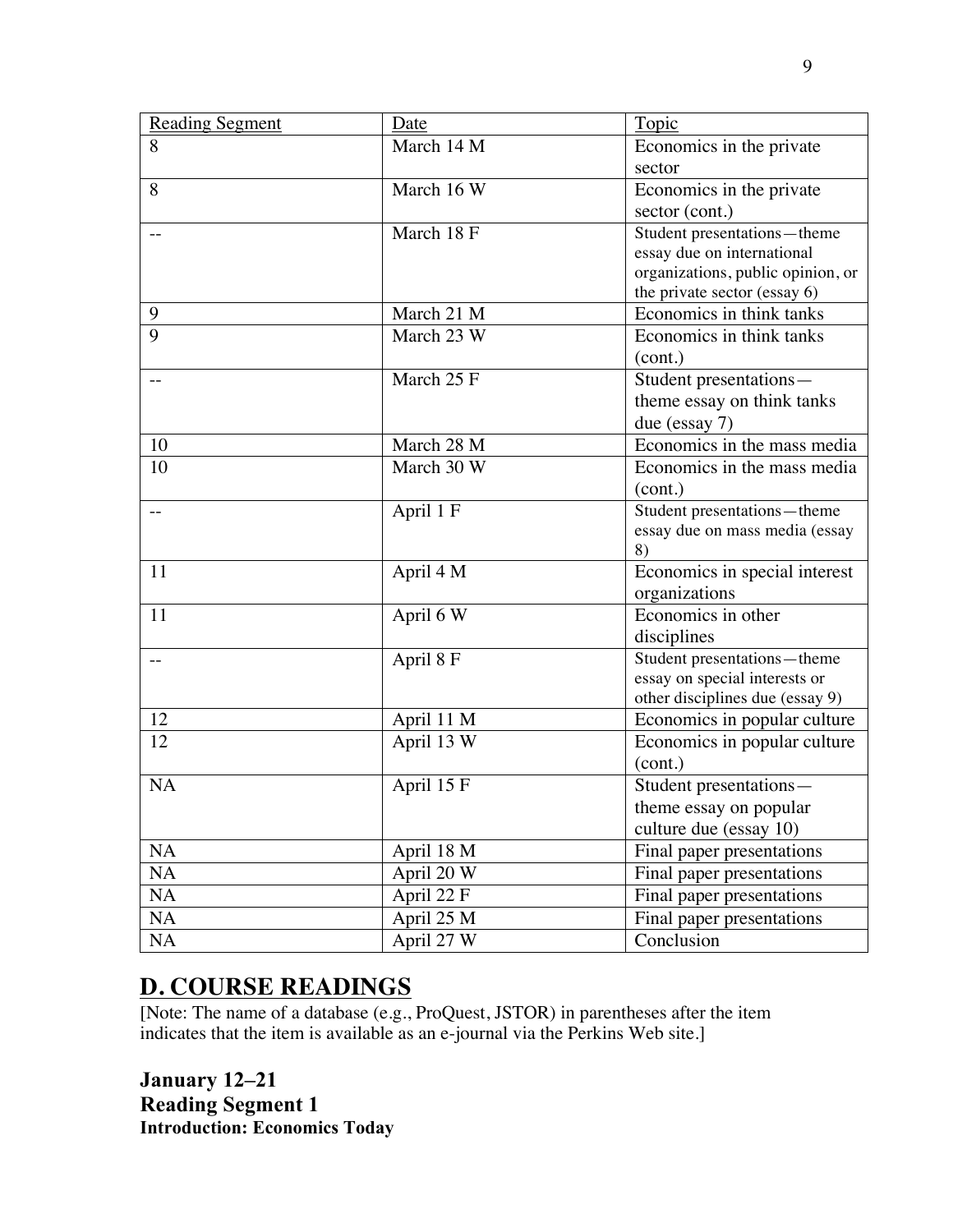- John Tiemstra, "Why Economists Disagree," Challenge, vol. 41, no. 3, May/June 1998, pp. 46-62 (ProQuest Direct)
- George P. Schultz, "Economics in Action: Ideas, Institutions, Policies," American Economic Review, vol. 85, no. 2, pp. 1-8 (JSTOR)

# **Style 1: Philosophical/Theological Style of Economic Thought**

- St. Thomas Aquinas, "On fraud committed in buying and selling" and "Of the sin of usury," Summa Theologica (e-reserves)
- Pope John Paul II, Laborem Exercens, encyclical on human work, secs. 3-5, 10-11, 46, 48, 52-55, 59-63, 66-69, 72, 82, 89, 90-93, September 14, 1981 (http://www.newadvent.org/library/docs\_jp02le.htm) [Note: in the URL, it's jpzero-two-ell]

# **Style 2: Mercantilist Style of Economic Thought**

Thomas Mun, "England's Treasure by Forraign Trade" (McMaster Web site)\*

- Josiah Child, "Brief Observations Concerning Trade and Interest of Money" (McMaster Web site)\*
- Bill Gates, "Statement before the Joint Economic Committee," June 15, 1999 (http://www.microsoft.com/presspass/exec/billg/speeches/1999/06-15jointecon.aspx)
- Bill Gates, "Compete, Don't Delete," The Economist, June 13, 1998, p. 19

(http://www.microsoft.com/presspass/features/1998/bill-economist.mspx) \*Go to the economics homepage of McMaster University (http://socserv.mcmaster.ca/econ/ugcm/3ll3/) [that's 3 ell ell 3], click on link to McMaster

Archive for the History of Economic Thought, and select author from list on right-hand side of page.

# **Style 3: Classical Political Economy Style of Economic Thought**

Adam Smith, Inquiry into the Nature and Causes of the Wealth of Nations, book 1, chapter 2 (e-reserves)

Milton Friedman and Rose Friedman, Free to Choose: A Personal Statement, chapter 2 (e-reserves)

# **January 24–28**

# **Reading Segment 2**

# **Style 4: Moral Critical Style of Economic Thought**

William Gibson, Neuromancer, chapter 1, pp. 3-25 (e-reserves) Charles Dickens, Hard Times, chapters 1-9 (e-reserves) Tom Wolfe, The Bonfire of the Vanities, pp. 133-139 (e-reserves)

# **Style 5: Marxian Style of Economic Thought**

Karl Marx and Friedrich Engels, "Bourgeois and Proletarians" (http://www.marxists.org/archive/marx/works/1848/communistmanifesto/ch01.htm)

Michael D. Yates, Naming the System, chapter 6, "A Radical Economic Perspective" (ereserves)

# **Style 6: Historical Style of Economic Thought**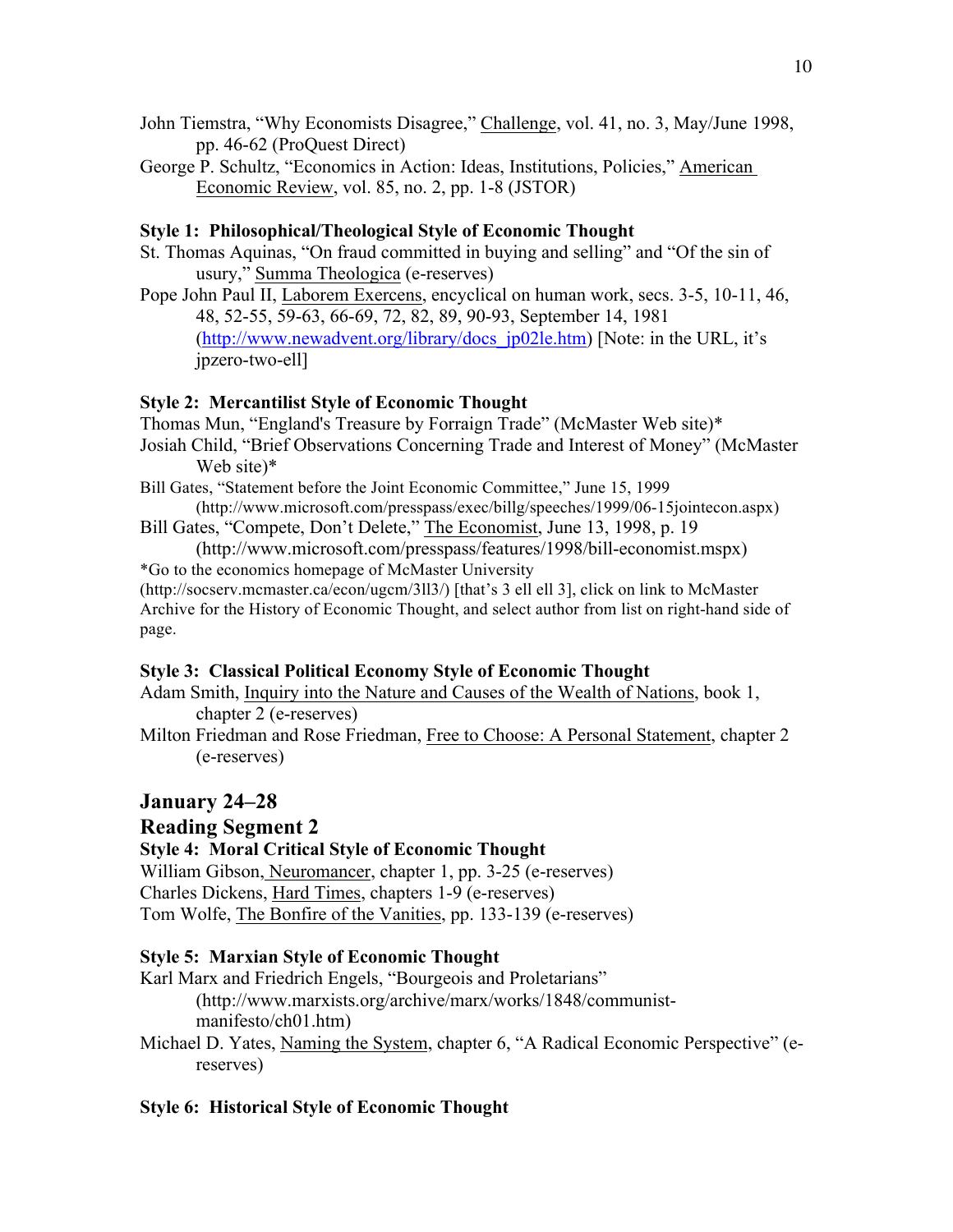Friedrich List, National System of Political Economy, chapter 10 of book 1, "The Teachings of History" (McMaster Web site)

Alexander Keyssar, Out of Work: The First Century of Unemployment in Massachusetts, chapter 5, "From Place to Place" (e-reserves)

#### **January 31-February 4**

# **Reading Segment 3**

**Style 7: Marginalist/Utilitarian Style of Economic Thought**

Jeremy Bentham, An Introduction to the Principles of Morals and Legislation, chapters 1- 4 (http://socserv.mcmaster.ca/econ/ugcm/3ll3/bentham/morals.pdf)

Tyler Cowen, In Praise of Commercial Culture, pp. 15-43 (e-reserves)

#### **Style 8: Institutionalist Style of Economic Thought**

- Thorstein Veblen, "The Instinct of Workmanship and the Irksomeness of Labor," American Journal of Sociology, vol. 4, no. 2 (September 1898), pp. 187-201 (JSTOR)
- Paul Krugman, "Enron Goes Overboard," New York Times, August 17, 2001, p. A19 (available from ProQuest Direct)
- Paul Krugman, "Laissez Not Fair," New York Times, December 11, 2001, p. A27 (available from ProQuest Direct)
- Paul Krugman, "A System Corrupted," New York Times, January 18, 2002, p. A23 (available from ProQuest Direct)
- Paul Krugman, "Citizen Conrad's Friends," New York Times, December 23, 2003 (ereserves)

#### **Style 9: Social Democratic Style of Economic Thought**

Bernard Shaw, "Essays in Fabian Socialism," pp. 263-295, from Major Critical Essays (e-reserves)

Hillary Rodham Clinton, It Takes a Village (and Other Lessons Children Teach Us), pp. 284-315 (e-reserves)

#### **Style 10: Managerial Style of Economic Thought**

Craufurd D. Goodwin, "Changing Ideas of Planning in the United States," in National Economic Planning, pp 1-32. (e-reserves)

Ross Perot, United We Stand, chapters 1 and 3 (e-reserves)

#### **Style 11: Keynesian Style of Economic Thought**

- John Maynard Keynes, General Theory of Employment, Interest, and Money, chapter 18 (e-reserves)
- H. Gregory Mankiw et al, "Symposium on Keynesian Economics Today," Journal of Economic Perspectives, vol. 7, no. 1, pp. 3-82 (JSTOR)
- David Colander, "Retrospectives: The Lost Art of Economics," Journal of Economic Perspectives, vol. 6, no. 3, pp. 191-198 (JSTOR)
- Robert J. Gordon, What Is New-Keynesian Economics?" Journal of Economic Literature, vol. 28, September 1990, pp. 1115-1171 (JSTOR)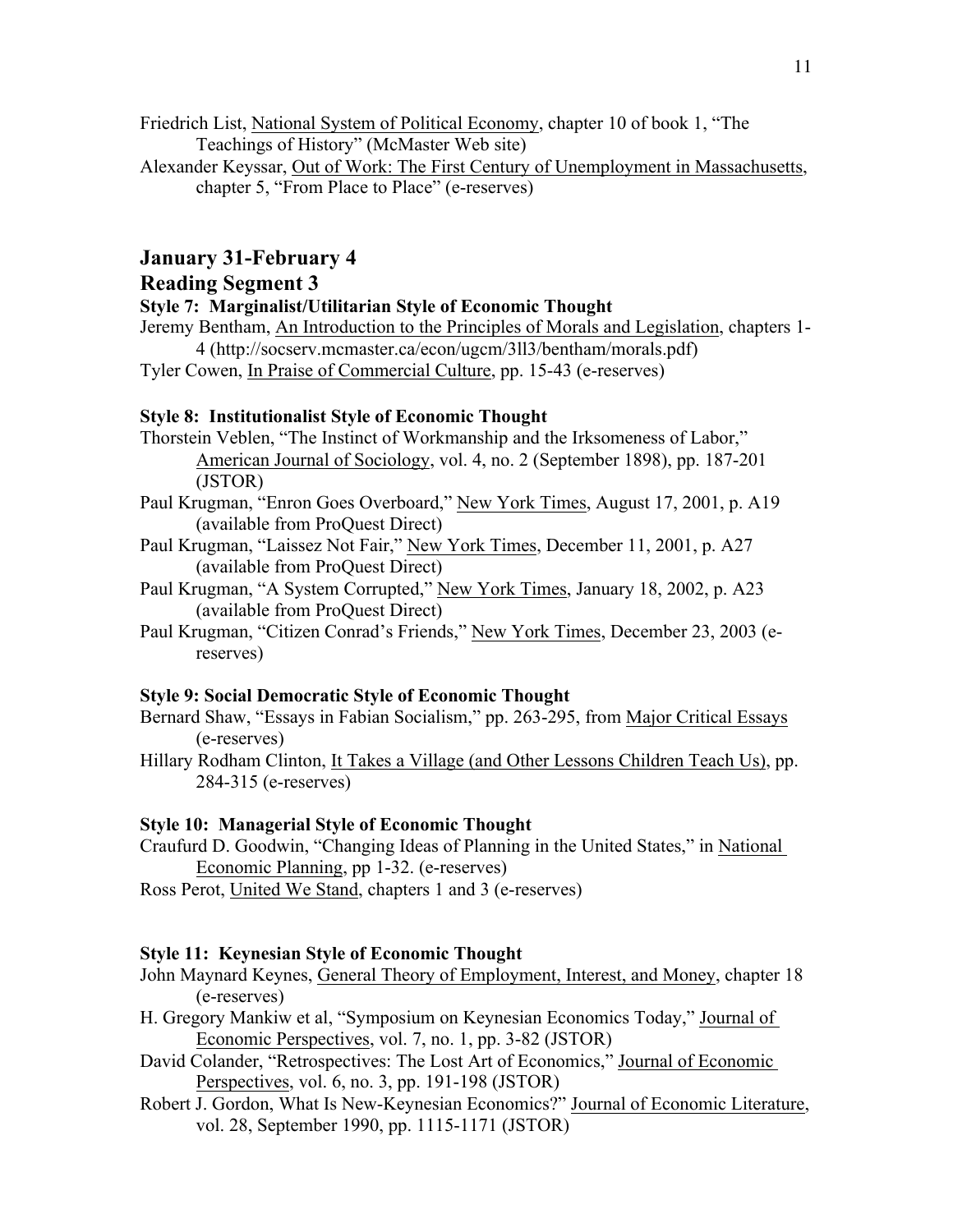- Bennett T. McCallum, "Macroeconomics after Two Decades of Rational Expectations," Journal of Economic Education, summer 1994, pp. 219-234 (Business Source Premier)
- CHOPE (Center for the History of Political Economy) Panel on Keynes. Talks by Craufurd Goodwin, E. Roy Weintraub, Bruce Caldwell, and Kevin Hoover. Available on YouTube. Enter "Keynes Bloomsbury Duke" in search field.

#### **Style 12: The Modern Economics Discipline**

Andreu Mas-Colell, Michael D. Whinston, and Jerry R. Green, Microeconomic Theory, introductions to parts of textbook (e-reserves)

JEL (Journal of Economic Literature) classifications (Blackboard course site)

# **February 7-14 Student Presentations**

#### **February 16–25**

#### **Reading Segment 4**

#### **Economics in Government: History and Institutions**

- Robert H. Nelson, "The Economics Profession and the Making of Public Policy," Journal of Economic Literature, vol. 25, March 1987, pp. 49-91 (JSTOR)
- Henry J. Aaron et al., "Symposium on Economists as Policy Advocates," Journal of Economic Perspectives, vol. 6, no. 3, pp. 59-77 (JSTOR)
- Martin Feldstein, "How the CEA Advises Presidents," Challenge, November-December 1989, pp. 51-55 (ProQuest)
- Martin Feldstein, "The Council of Economic Advisers and Economic Advising in the United States," Economic Journal, vol. 102, no. 414, pp. 1223-1234 (JSTOR)
- Janet Norwood, "Data Quality and Public Policy," Journal of Economic Perspectives, vol. 4, no. 2, 3-12 (JSTOR)

# **February 28**

#### **Reading Segment 5**

#### **International Organizations**

Joseph Stiglitz, "What I Learned at the World Economic Crisis: The Insider," The New Republic, April 17, 2000 (ProQuest Direct; title may appear as "The Insider") Joseph Stiglitz, "Quis Custodiet Ipsos Custodes?" Challenge, vol. 42, no. 6, Nov./Dec.

1999 (ProQuest Direct)

#### **March 2**

#### **Reading Segment 6**

#### **Public Opinion**

Henry J. Aaron, "Public Policy, Values, and Consciousness," Journal of Economic Perspectives, vol. 8, no. 2, pp. 3-21 (JSTOR)

Alan Peacock, "The Credibility of Economic Advice to Government, Economic Journal, vol. 102, no. 414, pp. 1213-1222 (JSTOR)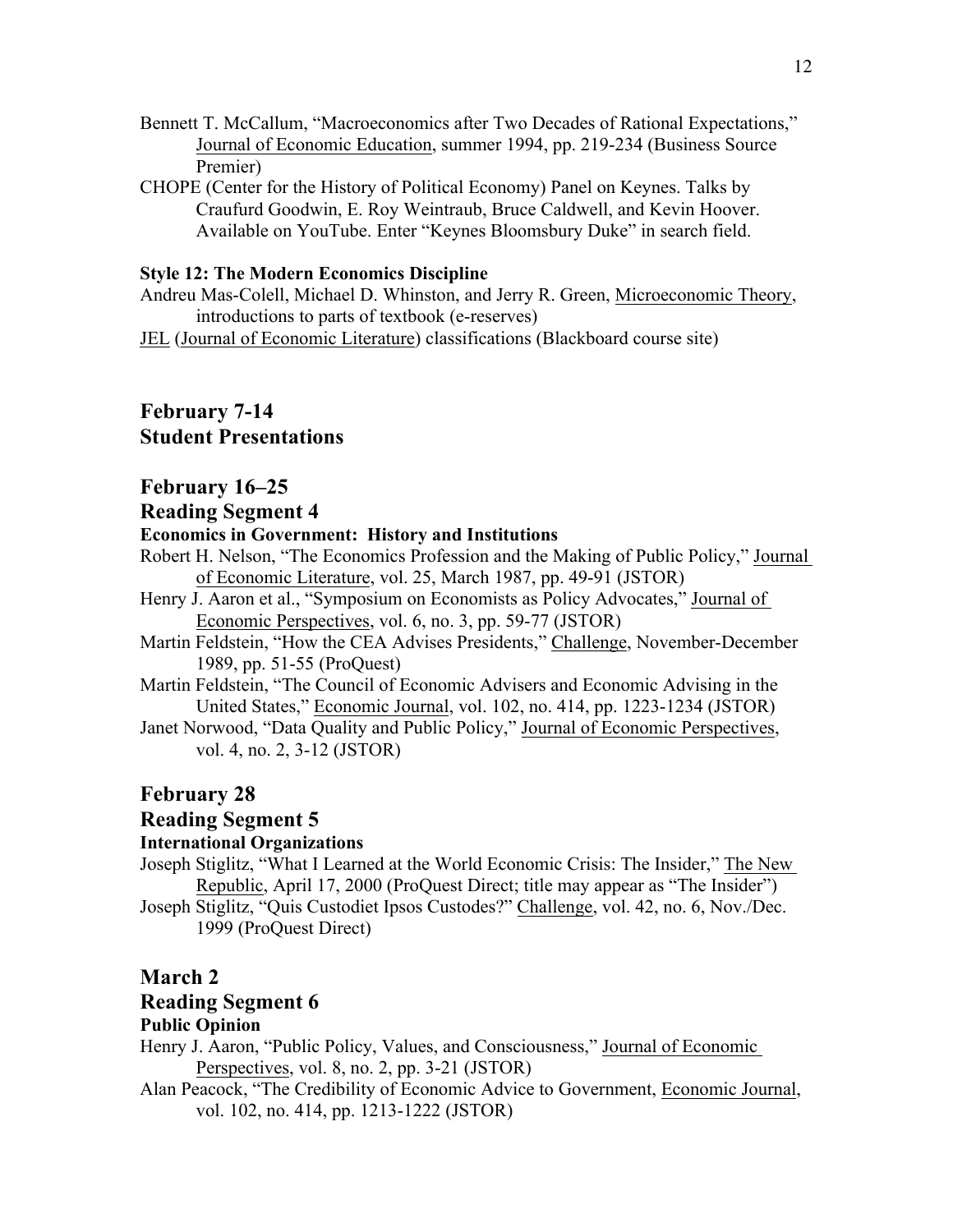- Avinash Dixit, "Economists as Advisers to Politicians and to Society," Economics and Politics, vol. 9, no. 3, pp. 225-230 (Ingenta)
- Isabel V. Sawhill, "The Economist vs. Madmen in Authority," Journal of Economic Perspectives, vol. 9, no. 3, pp. 3-13 (JSTOR)

#### **March 14–18**

#### **Reading Segment 7**

### **Economics in the Private Sector**

- Robert H. Frank, Thomas Gilovich, and Dennis T. Regan, "Does Studying Economics Inhibit Cooperation?" Journal of Economic Perspectives, vol. 7, no. 2, pp. 159- 171 (JSTOR)
- William B. Walstad, "The Effect of Economic Knowledge on Public Opinion of Economic Issues," Journal of Economic Education, vol. 28, no. 3, 1997 (Business Source Premier)
- Robert J. Blendon et al., "Bridging the Gap between the Public's and Economists' Views of the Economy," Journal of Economic Perspectives, vol. 11, no. 3, pp. 105-118 (JSTOR)
- Walter E. Hoadley, "Who Needs Business Economists?—The Future of the Profession," Business Economics, vol. 31, no. 1, Jan. 1996 (ProQuest Direct)
- Dennis K. Hoover, "Business Economists: Not Just Forecasters," Business Economics, vol. 27, no. 3 (InfoTrac OneFile)
- John J. Casson, "The Role of Business Economists in Business Planning" (e-reserves)
- David Berson, "The Business Economist at Work: The Economics Department at Fannie Mae," Business Economics, vol. 30, no. 3, July 1995 (ProQuest Direct)

### **March 21–25**

#### **Reading Segment 8**

# **Economics in Think Tanks**

Craufurd D. Goodwin, "The Fifth Estate: Institutions for Extending Public Policy Debate in Emerging Democracies—Lessons from the American Experience," from Beyond Government (e-reserves)

#### **March 28–April 1**

#### **Reading Segment 9**

#### **Economics in the Mass Media**

Michael Weinstein, "Economists and the Media," Journal of Economic Perspectives, vol. 6, no. 3, pp. 73-77 (JSTOR)

Michael C. Jensen, "Toward a Theory of the Press" (e-reserves)

- Paul W. Boltz, "Economics and the Media," Quarterly Review of Economics and Finance, vol. 36, annual (InfoTrac One File)
- John R. Lott, Jr., and Kevin A. Hassett, "Is Newspaper Coverage of Economic Events Politically Biased?" (e-reserves)

# **April 4–8 Reading Segment 10 Economics in Special Interest Organizations**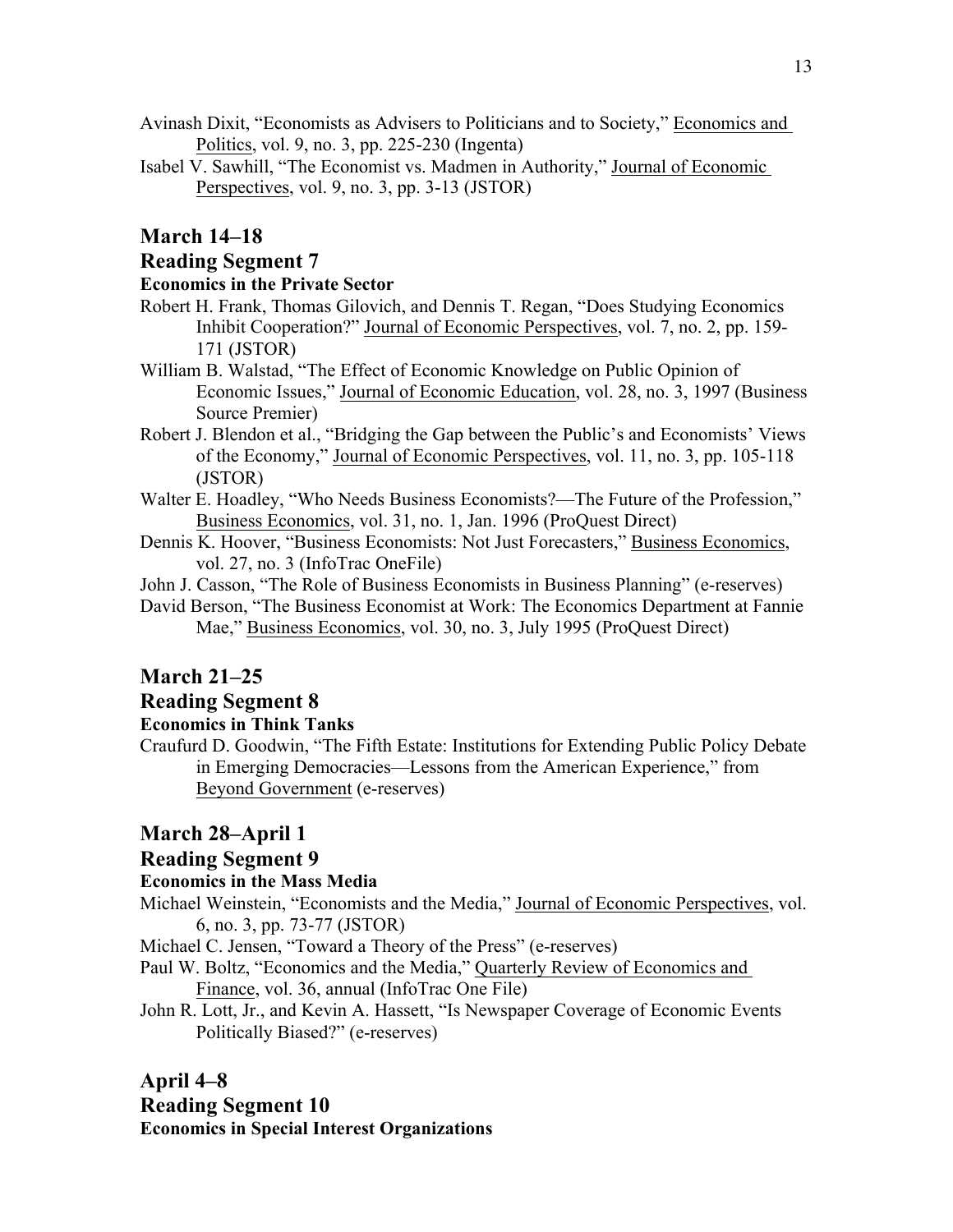Diana Strassman, "How Economists Shape Their Tales (Special Report: Feminist Economics Comes of Age"), Challenge, vol. 39, no. 1 (ProQuest Direct)

#### **Economics and Other Disciplines**

- Harold Demsetz, "The Primacy of Economics: An Explanation of the Comparative Success of Economics in the Social Sciences," Economic Inquiry, vol. 35, no. 1, Jan. 1997 (ProQuest Direct)
- Steven Pressman and Verónica Montecinos, "Economics and Sociology: A Review Essay," Journal of Economic Issues, vol. 30, no. 3, pp. 877-884, Sept. 1996 (ProQuest Direct)
- Robert H. Frank, "Melding Sociology and Economics: James Coleman's Foundations of Social Theory," Journal of Economic Literature, vol. 30, March 1992, pp. 147- 170 (JSTOR)
- Charles H. Powers, "Bridging the Conceptual Gap between Economics and Sociology," Journal of Socio-Economics, vol. 25, no. 2, pp. 225-243, summer 1996 (InfoTrac One File)
- Matthew Rabin, "Psychology and Economics," Journal of Economic Literature, vol. 36, March 1998, pp. 11-46 (JSTOR)
- Hoyt Alverson, "Culture and Economy: Games that 'Play People,'" Journal of Economic Issues, vol. 20, no. 3, 1987, pp. 661-679 (Business Source Premier)
- Gary J. Miller, "The Impact of Economics on Contemporary Political Science," Journal of Economic Literature, vol. 35, September 1997, pp. 1173-1204 (JSTOR)
- James N. Baron and Michael T. Hannan, "The Impact of Economics on Contemporary Sociology," Journal of Economic Literature, vol. 32, September 1994, pp. 1111- 1146 (JSTOR)
- Fred S. McChesney, "The Role of Economists in Modern Antitrust: An Overview and Summary," Managerial and Decision Economics, vol. 17, no. 2, 1996, pp. 119- 126 (JSTOR)

#### **April 11–15**

#### **Reading Segment 11**

#### **Economics in Popular Culture**

Michael Watts and Robert F. Smith, "Economics in Literature and Drama," Journal of Economic Education, Summer 1989 (JSTOR)

#### **Appendix 1: On Selecting and Developing a Theme**

Each student must, by January 28, select a theme—expressed as a policy question—to be investigated over the rest of the semester. The theme you select for attention will almost certainly be embedded in one of the applied sub-disciplines of today's economics discipline and it will in most cases be addressed there as one, or a set, of public policy questions. Your challenge at the start is to select a theme (which may also be thought of as these questions taken together) that will serve you well over the course of the semester.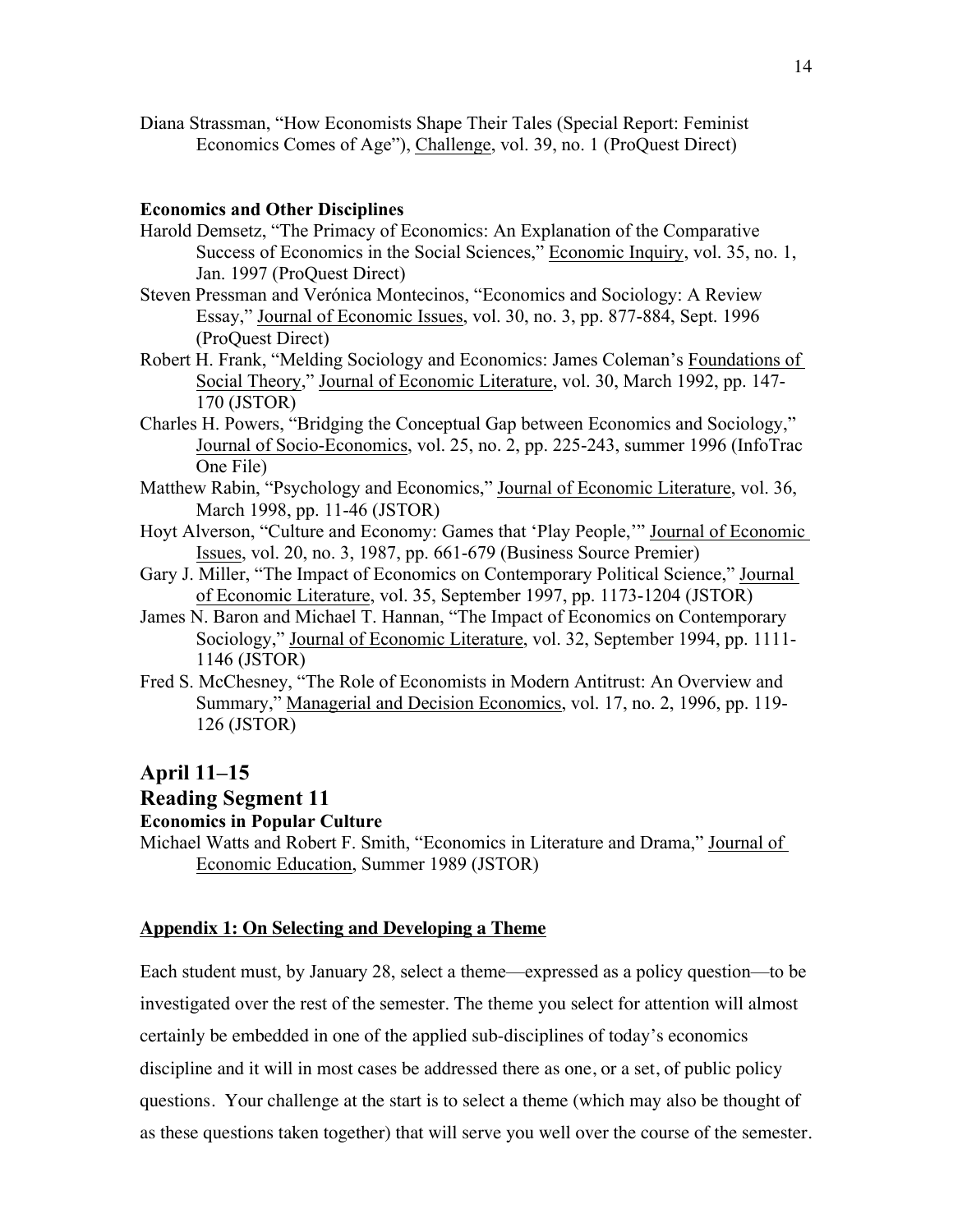It should be narrow enough to give you reasonable focus and wide enough to receive attention across the range of institutions and perspectives in the different segments of our society that we will be examining over the coming weeks. Some of the themes you might select will turn out to be comprehended more broadly when discussed in some segments of society and more narrowly in others.

The list that follows is intended to suggest to you some of the many possible themes that you might pursue over the semester. Remember: the best themes for the purposes of this class involve debates about proposed or extant policies or measures about which economics has had something to say (for example, regulation of the mortgage market). It is not absolutely essential that you select a topic that is of exceptional interest to you, because your focus will be as much on the process as on the substance. But it is far better to find a subject that does interest you rather than one that does not, and to repeat, it is important to select a topic that has attracted enough attention across our society to guarantee that you will find sufficient material but is not so broad that you will be unable to give it desirable focus and specificity.

In undertaking your first task, the location of your theme in the professional literature of economics, three periodicals (available in Perkins library and on JSTOR, in part) may be especially helpful. They are (1) the Journal of Economic Literature (JEL), published by the American Economic Association (AEA) that specializes in survey articles and reviews of topics in the economics literature. It can be searched on-line through EconLit. (2) The Journal of Economic Perspectives (JEP), also published by the AEA has more lively interpretative pieces, often on policy themes. Articles in JEL and JEP may guide you to the relevant literature of economics. But don't stop there! Treat them as jumping-off points. (3) Challenge is a magazine directed at undergraduate students taking economics courses. It often has lively, provocative articles on policy themes; it is politically a little to the left of center.

Remember that this list of topical areas and questions is intended to be illustrative, not all-inclusive.

#### I. Social Welfare Questions

- 1. Do we need to rescue social security? If so, how?
- 2. What can we do about poverty?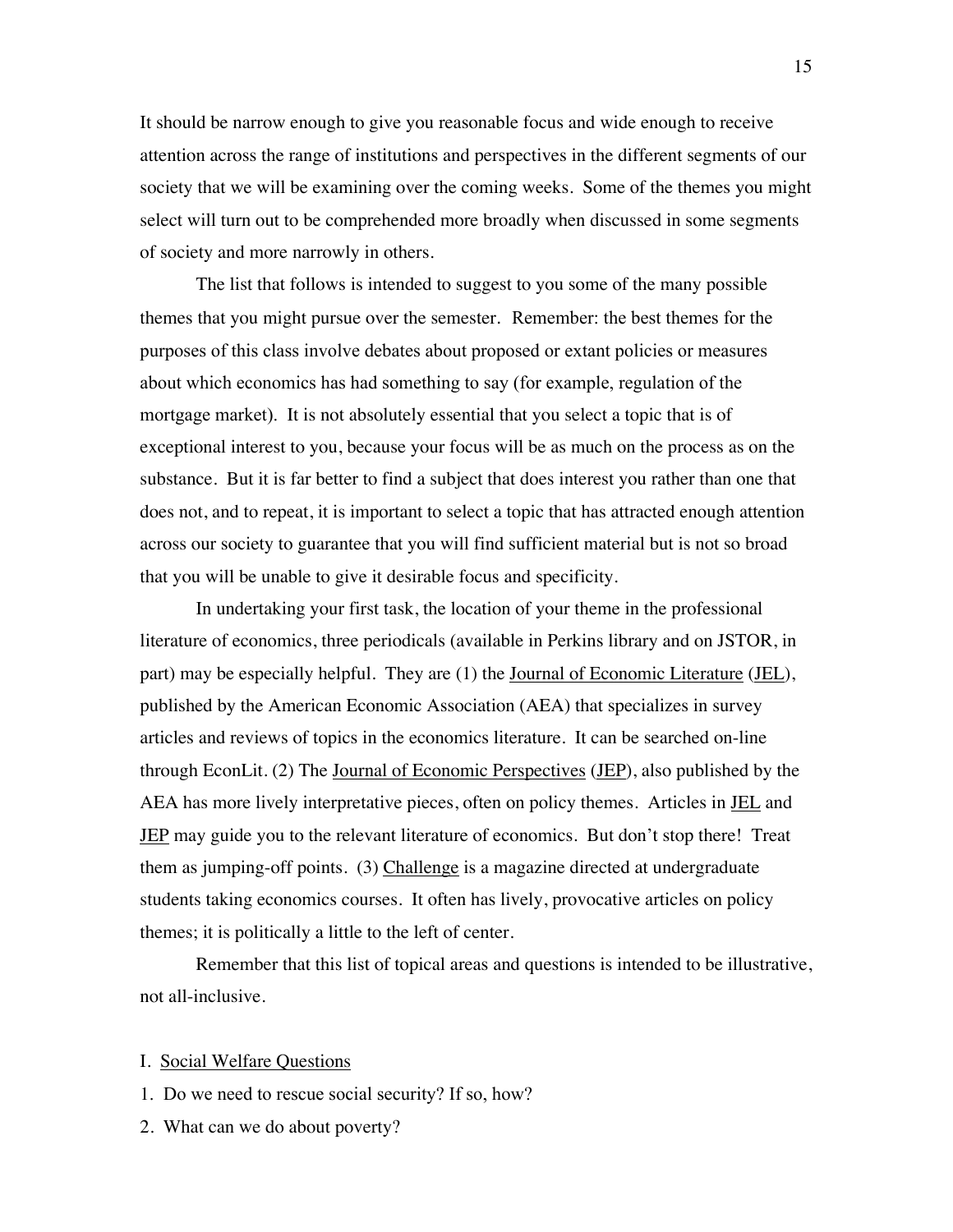3. What should we do with health care to keep costs to a minimum and inclusion to a maximum? Is the new legislation the end of the story?

4. What should we do about addictive drugs and other "sin goods" such as alcohol, tobacco, and lottery tickets?

5. Are there economic ways to deal with crime?

6. How can we reform the welfare system?

7. What is the "good life"? Is it just the consumption of goods and services or is there something more? Is there an economic issue embedded in this question?

#### II. Macroeconomic Questions

1. How can we reduce unemployment? Should we?

2. How can we improve economic stability?

3. What are the macroeconomic consequences of minimum wage legislation?

4. What is the future of fiscal policy? How about a VAT?

5. What is the future of monetary policy? Should the Federal Reserve be reformed?

6. How should we reduce the fiscal deficit and the national debt?

7. What do we know about the determinants of economic growth? Can we manipulate these variables?

8. What should we do about the looming financial crisis in the states and municipalities?

#### III. Questions about The World Economy

- 1. What should we do about "globalization"?
- 2. Are multinational corporations a cause for concern?

3. What does international trade do to patterns of income distribution? Should this concern us?

4. Are there serious economic consequences to the international migration of people?

- 5. Does international trade damage the environment?
- 6. Do international sanctions work?

7. What's been the results of NAFTA, the European Union, and other customs unions?

8. What does international assistance accomplish?

9. Should we do something about the enormous trade deficit?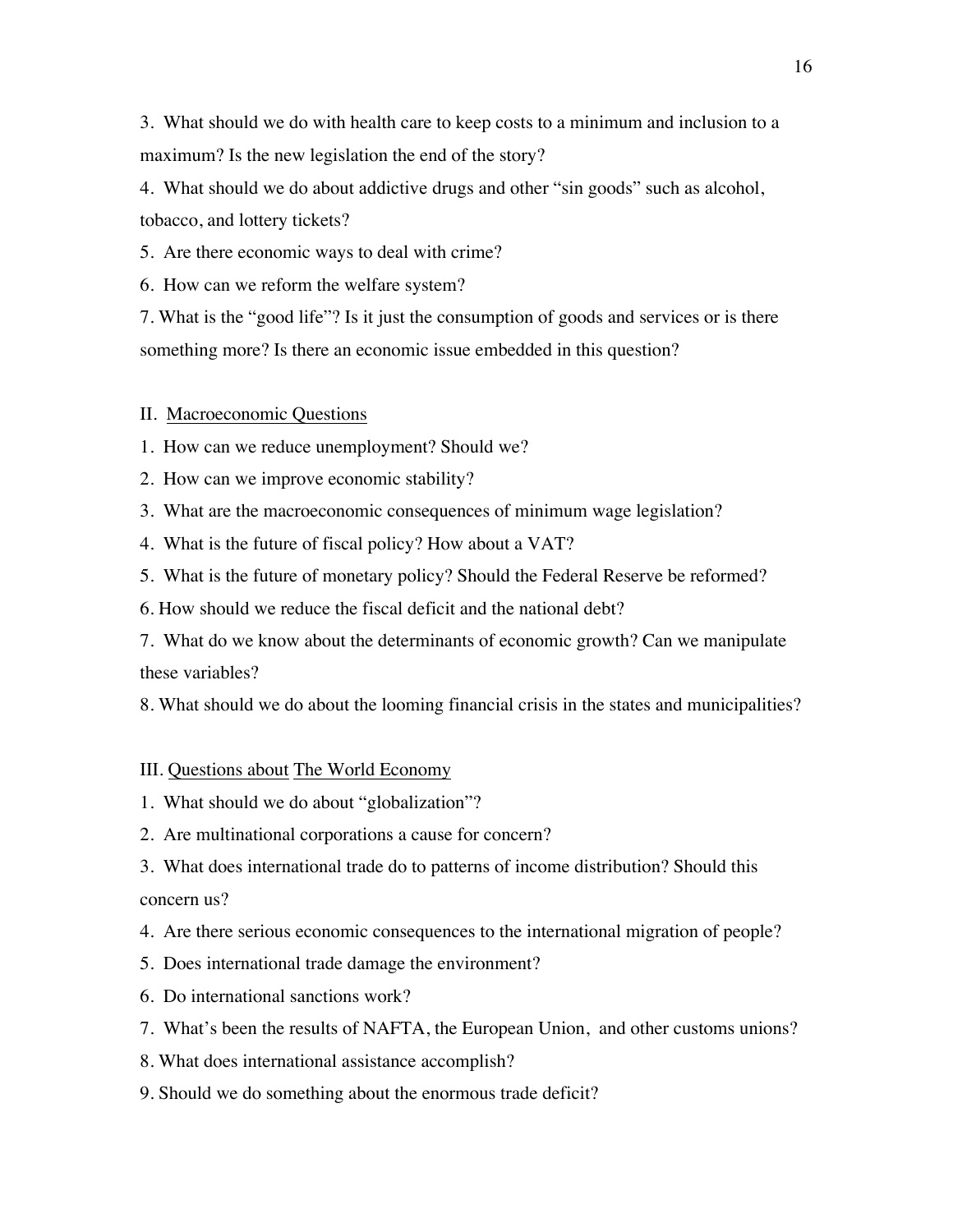#### IV. Questions involving Economic Sectors

#### *Education*

1. Should the financing of higher education be reformed?

2. How can we make America's schools better? Can accountability be achieved through the market?

#### *Agriculture*

- 1. What should we be doing for the farmer?
- 2. What causes famines? Should we intervene?

#### *Business Enterprise*

1. Should we care about mergers and acquisitions?

2. What is the economic significance of the Internet? Should it be treated as a public utility or be left alone?

3. Are monopolies still a problem?

4. How should we respond with reforms to corporate scandals such as the Enron and WorldCom crises of a few years ago?

5. Is executive compensation just and reasonable? Should it be controlled or regulated? 6. Should the financial sector be re-regulated?

#### V. Issues of Equity

1. Do the economy and the economics profession discriminate against women and minority groups? If so, what should be done?

2. Is our pattern of income distribution equitable? If not, should government intervene?

3. Should investors be compensated for financial losses due to corporate misbehavior?

#### VI. The Economics of Sports

- 1. Should communities subsidize professional teams?
- 2. Should professional sports be regulated?
- 3. Should student-athletes be paid?
- 4. Should professional athletics be exempted from anti-trust legislation?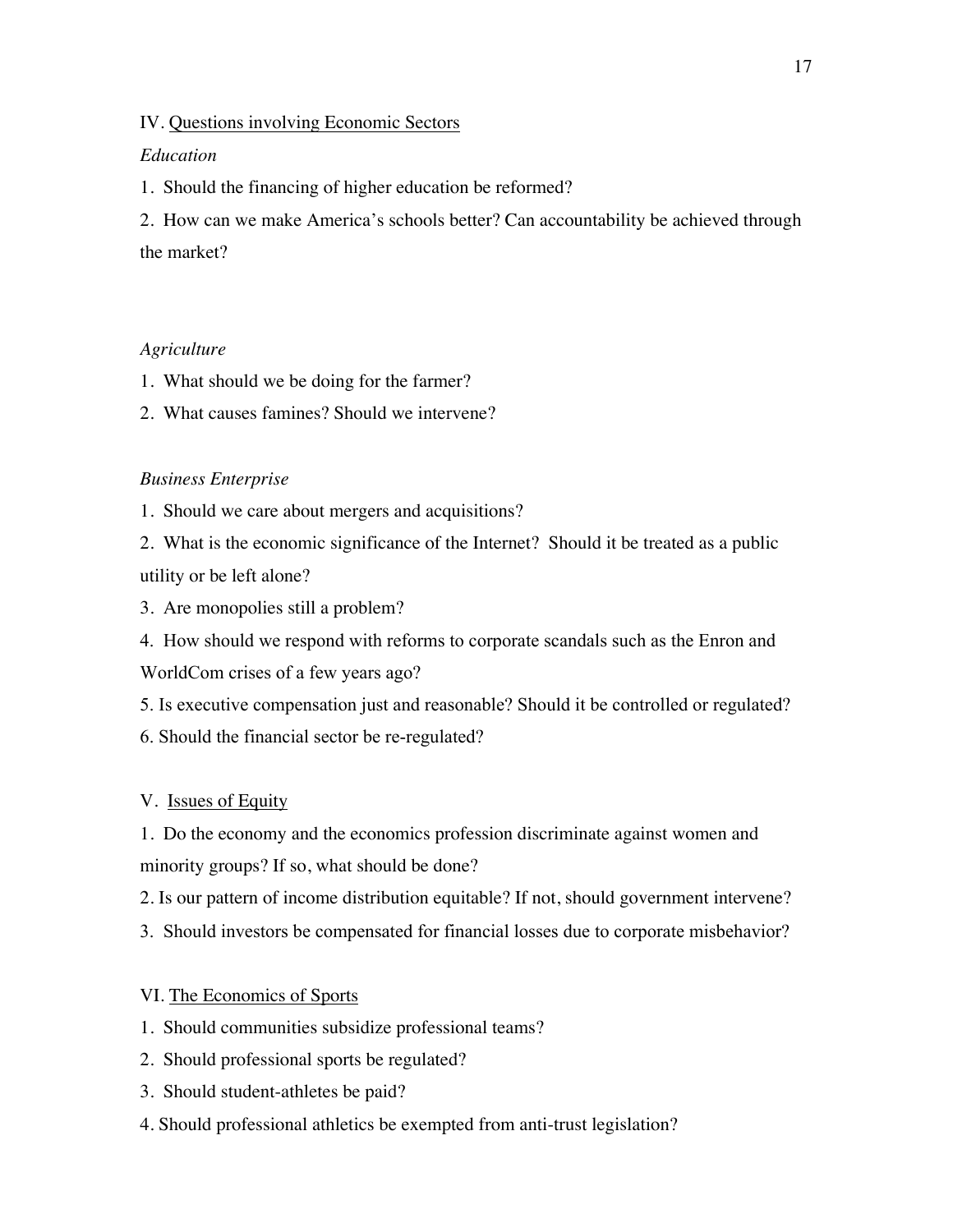- 5. Should government build stadiums?
- 6. Is NCAA regulation appropriate?
- 7. Is collegiate athletics too professionalized?

# VII. Environmental Economic Issues

1. What are the economic costs and benefits of nuclear power? Should it be encouraged or prohibited?

2. Is economic growth destroying our environment? Should we take action? What action?

- 3. What should we do about air pollution?
- 4. What are the economic dimensions of global warming?
- 5. Should the developed countries take the lead in environmental protection?

# VIII. Public Finance

- 1. Should we have a flat(er) tax?
- 2. Or compehensive tax reform?
- 3. Should corporations get more tax breaks?
- 4. How should we pay for the Iraq and Afghanistan wars?

# IX. Health

- 1. Are drug patents a good thing?
- 2. Should pharmaceutical prices be set by the market?
- 3. Does the solution to health care problems lie in more privatization and use of

competitive markets? Or is government the answer? Should there be a "public option" for health insurance?

4. Should we have a single-payer health system like most other developed countries?

# X. Labor Economics

- 1. Should states pass "right-to-work" laws?
- 2. Should the minimum wage be raised? Or eliminated?

3. Are trade unions desirable institutions? Should they be encouraged or discouraged by government?